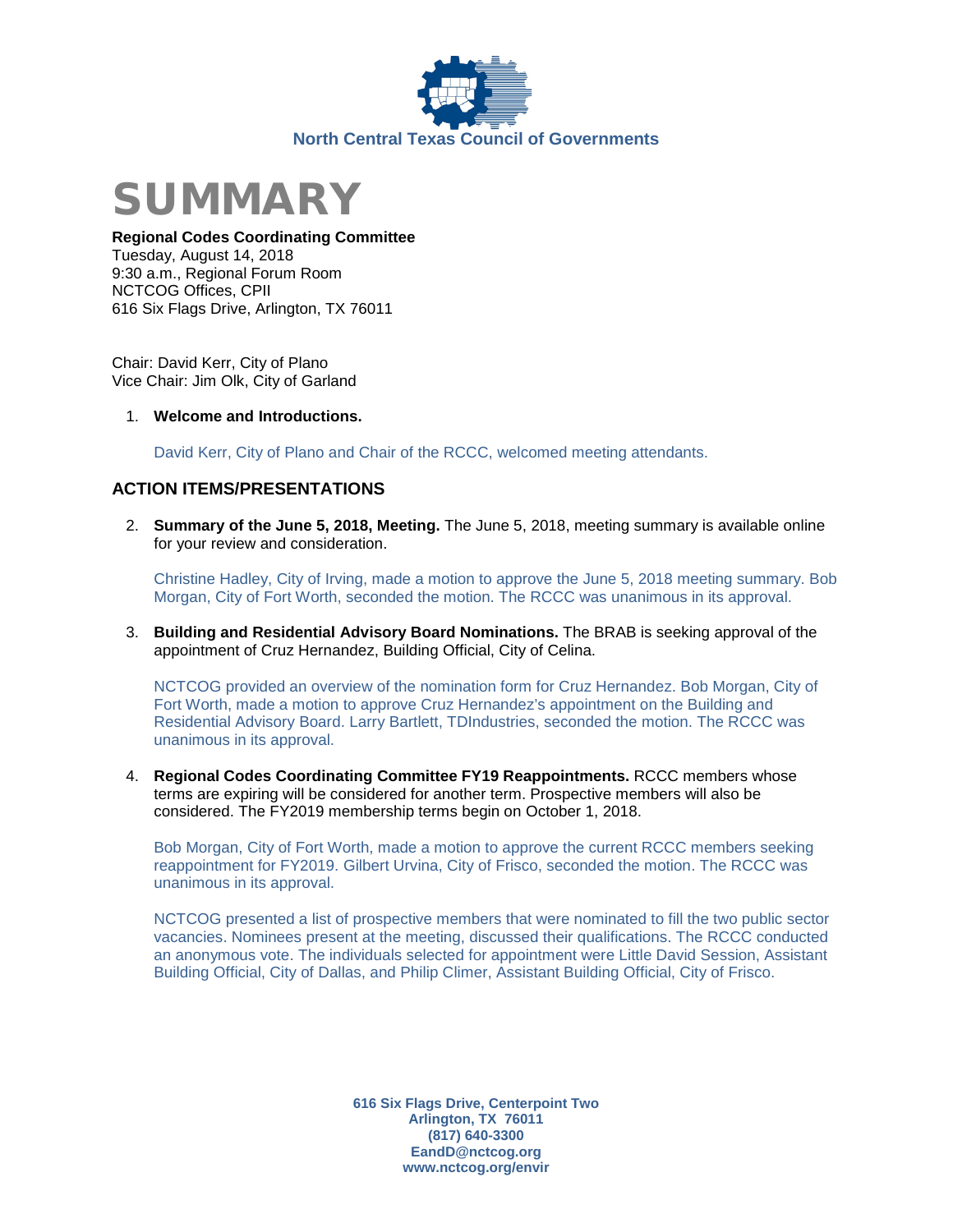5. **Approval Sought for Appointment of RCCC Officers.** David Kerr, City of Plano, is currently serving as the current Chair with Jim Olk, City of Garland, is serving as Vice-Chair.

Bob Morgan, City of Fort Worth, motioned to approve the reappointment of David Kerr, City of Plano and Jim Olk, City of Garland, as Chair and Vice-Chair, respectively. Larry Bartlett, TDIndustries, seconded the motion. The RCCC was unanimous in its approval.

- 6. **Approval Sought for the 2018 Recommended Regional Code Amendments.** Advisory Board Chairs will present the recommended regional code amendments for RCCC approval. The RCCC will vote to send the recommended regional code amendments to the NCTCOG Executive Board for approval. If the RCCC approves, the recommended regional code amendments will go before the NCTCOG Executive Board for approval at the September 27, 2018 meeting and will subsequently be distributed to the region for adoption.
	- **Energy and Green Advisory Board, Ed Dryden.** Approval of the 2018 Compliance **Checklist**

Ed Dryden, City of Lancaster, discussed the 2018 Compliance Checklist. The document is a checklist taken from the 2018 IECC. NCTCOG has received permission from the International Codes Council (ICC) to post the 2018 Compliance Checklist on the NCTCOG website for regional use. The RCCC approved posting the checklist to the RCCC website as a resource.

• **Building Residential Advisory Board, Selso Mata.** Approval of the amendments to the 2018 International Residential Code.

Selso Mata, City of Plano, and Gilbert Urvina, City of Frisco, provided an overview of the details that were changed within the 2018 International Residential Code amendments. Bahman Yazdani, Texas A&M ESL made a motion to approve the amendments. Larry Bartlett, TDIndustries, seconded the motion. The RCCC was unanimous in its approval.

• **Fire Advisory Board, Bob Morgan.** Approval of the 2018 International Wildland-Urban Interface Code (IWUIC) Opinion Statement.

Bob Morgan, City of Fort Worth, gave an overview of the updated 2018 IWUIC opinion statement. Larry Bartlett, TDIndustries, made a motion to approve the opinion statement. Dwight Freeman, City of Dallas, seconded the motion. The RCCC was unanimous in its approval.

A discussion followed on whether a deadline should be set for cities to adopt the 2018 recommended regional code amendments. The RCCC decided that cities should be strongly encouraged to adopt the recommended regional code amendments as soon as possible, but no deadline should be given.

### **DISCUSSION**

7. **RCCC FY18 Work Program Updates.** NCTCOG will update the RCCC on the achievements of the FY18 Work Program.

NCTCOG announced the various objectives that were achieved during the FY18 work program. The following was completed during the FY18 Work Program:

- NCTCOG became a member of the International Codes Council
- Developed the 2018 Recommended Regional Code Amendments
- Completed the annual regional code adoption survey
- Held 12 advisory board meetings and 4 RCCC meetings